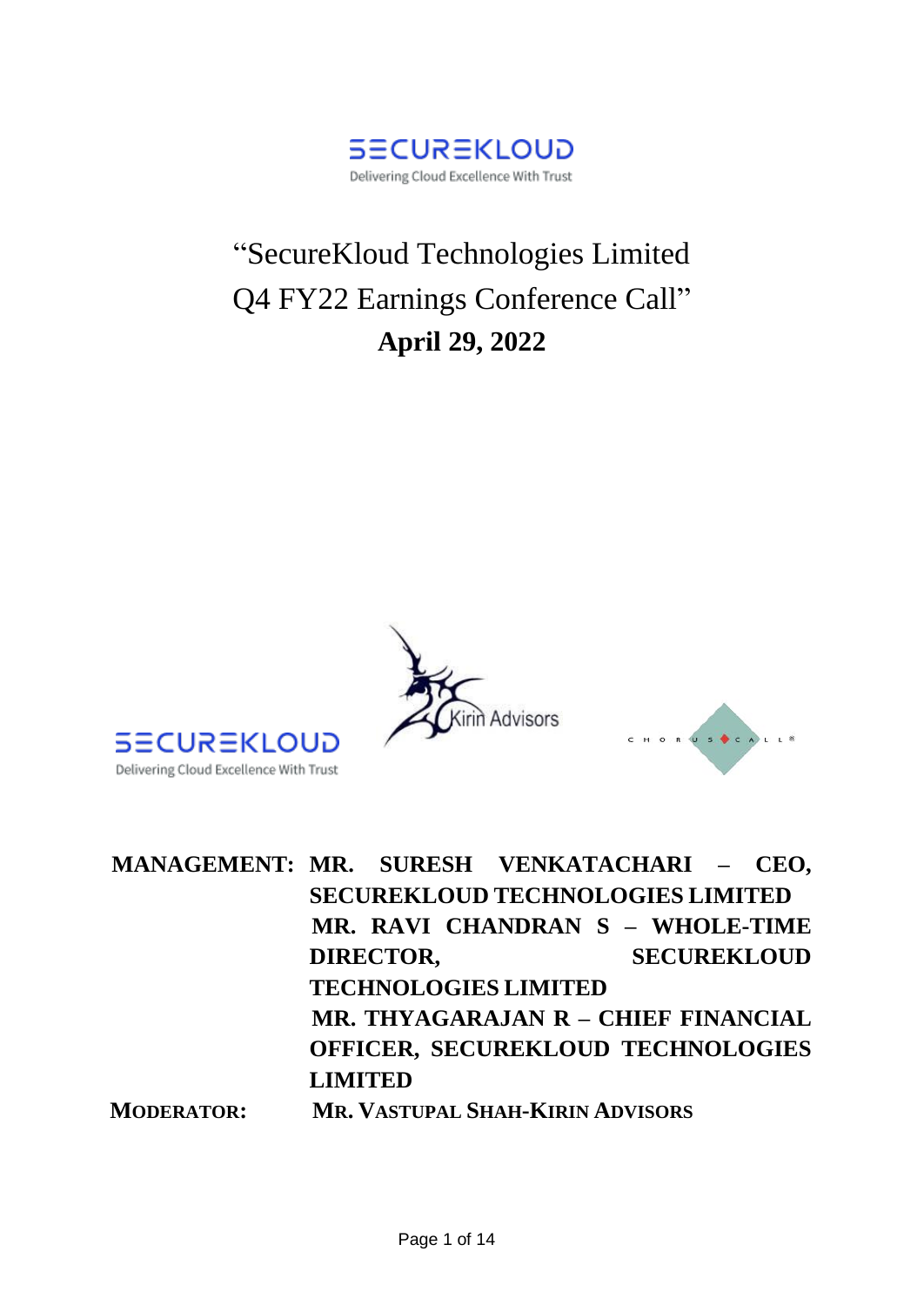

| <b>Moderator:</b>           | Ladies and gentlemen, good morning and welcome to Q4 FY22 Results Conference Call of<br>Secure Kloud Technologies Limited hosted by Kirin Advisors. As a reminder, all participant<br>lines will be in the listen-only mode and there will be an opportunity for you to ask questions<br>after the presentation concludes. Should you need assistance during the conference call,<br>please signal an operator by pressing '*' then '0' on your touch tone phone. Please note that<br>this conference is being recorded. And now hand the conference over to Mr. Vastupal Shah<br>from Kirin Advisors. Thank you, and over to you, sir.                                                                                                                                                                                                                                                                                                                                                                                                                                                                                                                                                                                                                                                                                                                                                                                                                           |
|-----------------------------|-------------------------------------------------------------------------------------------------------------------------------------------------------------------------------------------------------------------------------------------------------------------------------------------------------------------------------------------------------------------------------------------------------------------------------------------------------------------------------------------------------------------------------------------------------------------------------------------------------------------------------------------------------------------------------------------------------------------------------------------------------------------------------------------------------------------------------------------------------------------------------------------------------------------------------------------------------------------------------------------------------------------------------------------------------------------------------------------------------------------------------------------------------------------------------------------------------------------------------------------------------------------------------------------------------------------------------------------------------------------------------------------------------------------------------------------------------------------|
| <b>Vastupal Shah:</b>       | Thank you. Good afternoon, everyone. I would like to welcome Mr. Suresh Venkatachari,<br>Chairman and CEO of SecureKloud Technologies Limited; Mr. Ravi Chandran S, full-time<br>Director of the company and Mr. Thyagarajan R, Chief Financial Officer of the company.<br>Mr. Suresh, over to you, sir.                                                                                                                                                                                                                                                                                                                                                                                                                                                                                                                                                                                                                                                                                                                                                                                                                                                                                                                                                                                                                                                                                                                                                          |
| <b>Suresh Venkatachari:</b> | Thank you, Mr. Shah. Good morning, everyone. Thank you all for joining us for the Q4<br>FY22 earnings call. I am happy to announce that Healthcare Triangle Inc., subsidiary of<br>Secure Kloud Technology has obtained HITRUST risk-based certification. It is a testimony to<br>the industry best practice adapted by us for information risk management, compliances and<br>reinforces our commitment on the highest level of security and data protection. This<br>achievement places Healthcare Triangle in an elite group of organizations worldwide that<br>have earned this certification. Roughly only about 100 plus companies have obtained this<br>HITRUST certification. It's a very big milestone in our achievement.<br>We continue to build on our leadership position in the cloud transformation and are a part of<br>many discussions and initiative with our clients, who are looking for the cloud<br>transformation. We accelerated investment in the last few quarters to strengthen our platform<br>offerings, enhancing our capabilities in our platforms to build our large deal capabilities, and<br>also to acquire top talents across sales and marketing, general and administrative functions.<br>With all the initiatives we see opportunities to engage more closely with the client and<br>capitalize on their cloud and digital transformation journey. Looking ahead to the next phase<br>to further enhance our market share |
| <b>Moderator:</b>           | Sorry sir. Sir, we are not able to hear you clearly. Your voice is sounding very muffled.                                                                                                                                                                                                                                                                                                                                                                                                                                                                                                                                                                                                                                                                                                                                                                                                                                                                                                                                                                                                                                                                                                                                                                                                                                                                                                                                                                         |
| <b>Suresh Venkatachari:</b> | Okay, hold on. Can you able to hear me now?                                                                                                                                                                                                                                                                                                                                                                                                                                                                                                                                                                                                                                                                                                                                                                                                                                                                                                                                                                                                                                                                                                                                                                                                                                                                                                                                                                                                                       |
| Moderator:                  | Sir, this is better. Thank you.                                                                                                                                                                                                                                                                                                                                                                                                                                                                                                                                                                                                                                                                                                                                                                                                                                                                                                                                                                                                                                                                                                                                                                                                                                                                                                                                                                                                                                   |
| <b>Suresh Venkatachari:</b> | Looking ahead to the next phase to further enhance our market share on the cloud<br>transformation curve, we plan to expand our capabilities and fully offer our platform and<br>automation mode, which can increase our revenue share, and also decrease our economic<br>surplus. On the note, let me invite Ravi and Thyagarajan to go over various aspects of our<br>performance.                                                                                                                                                                                                                                                                                                                                                                                                                                                                                                                                                                                                                                                                                                                                                                                                                                                                                                                                                                                                                                                                              |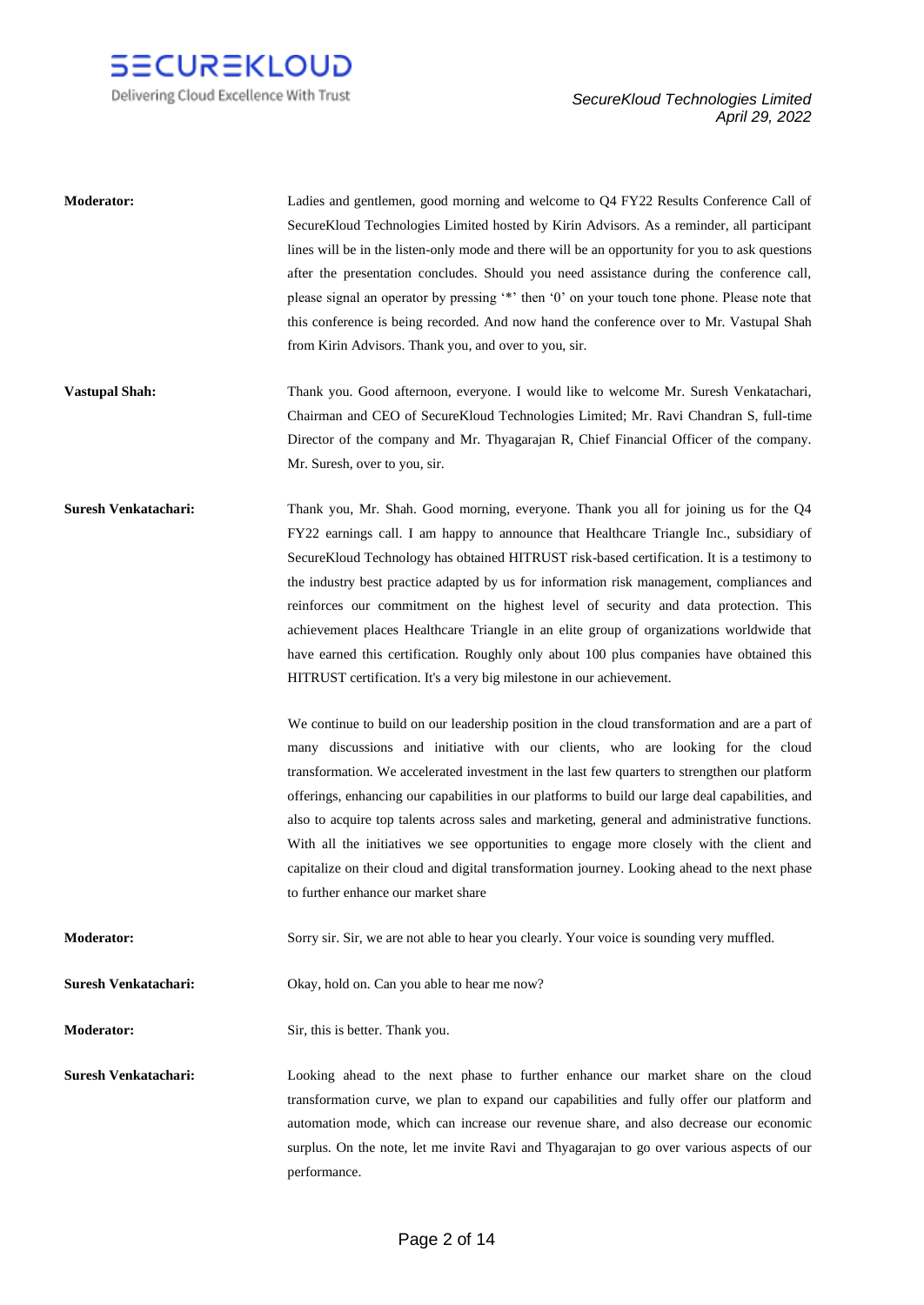

**Ravi Chandran S:** Thank you, Suresh. And good afternoon, everyone, and thank you for all joining this earning call. Growth for the year was broad based across Healthcare, Life Sciences and ICT. In the Life Sciences' space, clients are driving cloud, digital transformation of clinical trials to reduce cycle time and to accelerate their drug discovery time, in addition to significantly reducing the cost. Significant investment in our technology platform have enhanced our capabilities with respect to how we engage with our clients, and deliver our solution. By leveraging our technology, we believe we can generate more efficiencies in our operating model while improving our ability to help our customers deliver better health outcome for their customers at a lower cost.

> Now, let me give you a sense of the kind of deals we are winning. We signed a multi-year blockchain deal on a SaaS based American multinational pharmaceutical company and after our investments in blockedge, this is one of the significant wins that we are quite pleased about. The next one is the major Georgia-based medical center, signing up for Cloud Support and disaster recovery. This customer is going to be using our readable.ai. to convert the document into electronic text. You remember, in the last two - three calls ago, we talked about how the readable.ai. is going to be used in the medical healthcare sector, Monumental being one of our major customers. And currently, as we speak, we are looking at anywhere close to about 2.5 million documents per year being scanned by Monumental Health using a readable.ai platform. And we already signed a deal with Floyd for about 4.5 million documents per year. And we are already talking to another major healthcare provider, and the deal size is likely to be anywhere between 2.5 million to 3 million documents per year. So, gives you see a sense of the readable.ai's capability in terms of scalability.

> We are currently we are looking at close to upwards of 10 million documents per year in the pipeline. And this is just three to four hospitals in the U.S. Given that U.S. has close to about 7500 hospitals, it is not an underestimate to look at anywhere between 250 million to 300 million documents to be scanned using readable.ai. per year. So, we are very bullish about readable.ai's capabilities and the way that we are positioning it in the market for scanning the documents and then charging them by the document, we believe there is a huge potential out there.

So, with that, let me hand over to Thyaga for his comments on financials

**Thyagarajan R:** Thank you, Ravi. Good morning, everyone. We have navigated another tough year, right in a very challenging environment. For FY22, our overall revenue was INR 379 crore, this was INR 350 crore in FY21. So, it translates to an 8% top line growth. Healthcare and Life Sciences reported INR 266 crore of revenue compared to INR 249 crore in FY21. ICT revenue was INR 113 crore, which reported a growth of 12% year-on-year.

> One of the consistent objectives we have spoken about in the previous calls is our focus on continuing to grow the recurring revenues. I'm happy to share that over the last five, six quarters we've increased our recurring revenue share from 30% to nearly 41% this quarter. And it also kind of emphasizes the kinds of deals that we are seeing in the pipeline. Most of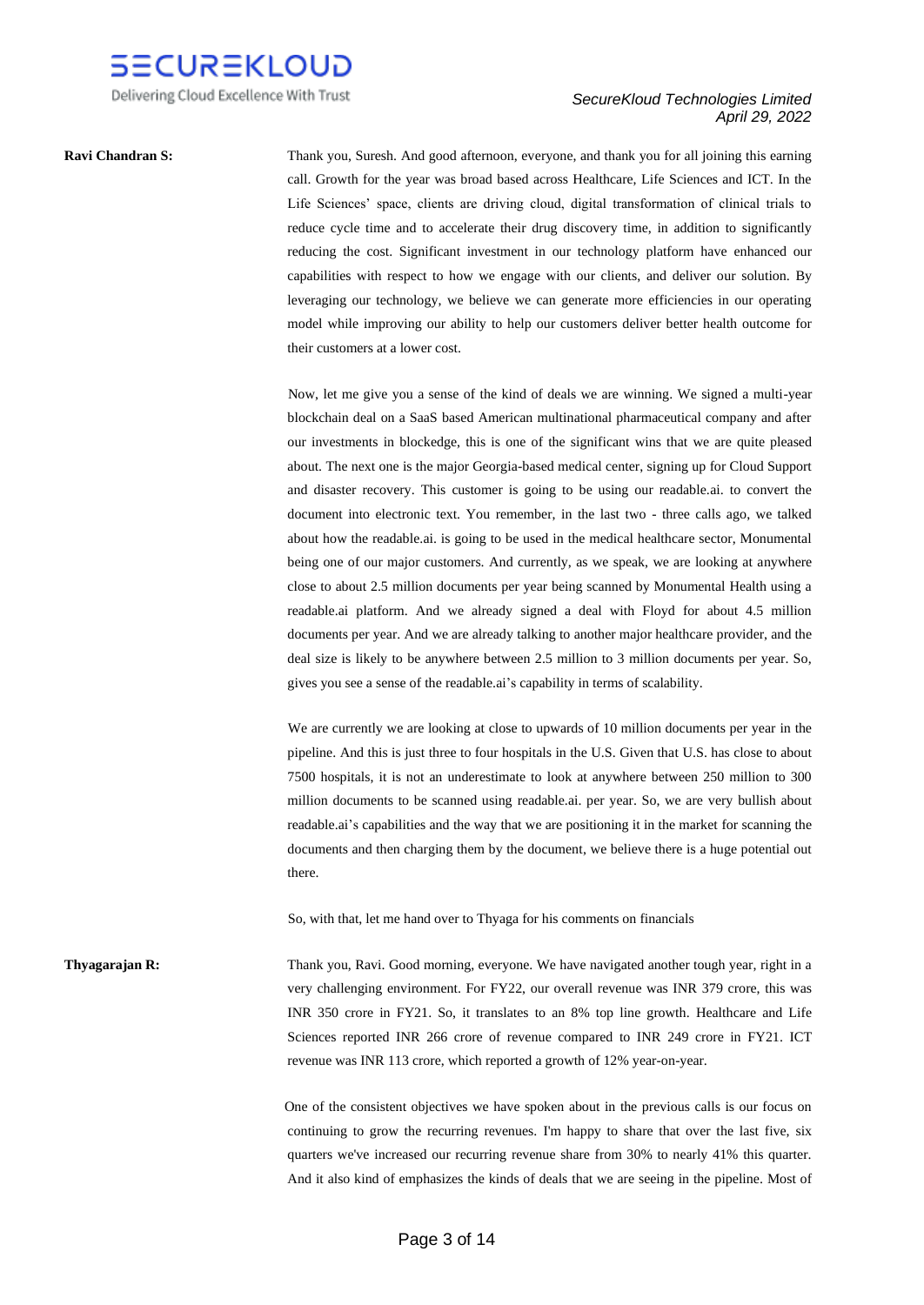

the deals we are seeing are all customers with multi-year deals. Ravi briefly spoke about readable.ai, these deals are all two - three-year deals with significant uptake on readable documentation.

 In Q4, our revenues came in at INR 106.5 crore, compared to INR 95 crore in Q3. Healthcare and Life Sciences increased by INR 19 crore, and reported INR 81 crore compared to INR 61 crore in Q3. ICT revenue decreased by INR 8.4 crore, this was due to one-off revenue in Q3. The normalized revenue for Q4 was INR 25 crore compared to the INR 33 crore in Q3. Gross margins in Q4 came in at 22% compared to 26% in Q3. Gross margins were impacted in Q4, mainly due to high on-site delivery costs in our Healthcare business.

 As a management, we have identified certain critical tasks and are taking steps to move some of the delivery activities to India and reduce the dependence on onsite delivery cost. We believe that our ideal delivery mix is going to be 60% of jobs delivered from U.S. and 40% from India. We believe over the next seven to eight quarters, we can move the gross margins from the current early 20%s to about 40%, with a significant share of margins coming from India. So, one of the first steps we are doing is, we have identified some tasks, given the jobs to the respective heads to manage the transition, and we will see the first actions coming in from Q2 of this year.

 Operating expenses for the year was INR 462 crore. This was high due to the following reasons. R&D expenses doubled, R&D this year came in at INR 50 crore. We've spoken earlier as well. A lot of the money was spent towards taking most of the platforms to the marketplace and getting readable.ai ready to be taken to the market. R&D spends currently are 13% of revenue. We have plans to scale down our R&D significantly over the next two to three quarters. We believe that the right run rate for R&D from dollar value perspective will be around INR 5 crore quarterly, approximately 4% of our revenues for the year.

 Our investment in S&M and GA doubled from INR 59 crore in FY21 to above INR 128 crore in FY22. Opex for the year included one-time IPO related expenses of about INR 16 crore and stock compensation of about INR 8 crore, which won't be there in FY23. During the year, we added about 250 employees, including some trainees in India. Most of them are Graduate Engineer Trainees. Our attrition is also quite high. We want to keep the curve moving and to keep replacing some of the high paying jobs with freshers, put them on training for a solid three to six months period and then put them on projects. So that is a strategy that we're adopting and making sure that that the resources are ready for getting deployed in the projects. During the year, we repaid the promoter loan of about INR 11 crore. Our overall debt position in the company is INR 91 crore.

With that, I would like to open the floor for Q&A. Over to you Vastupal.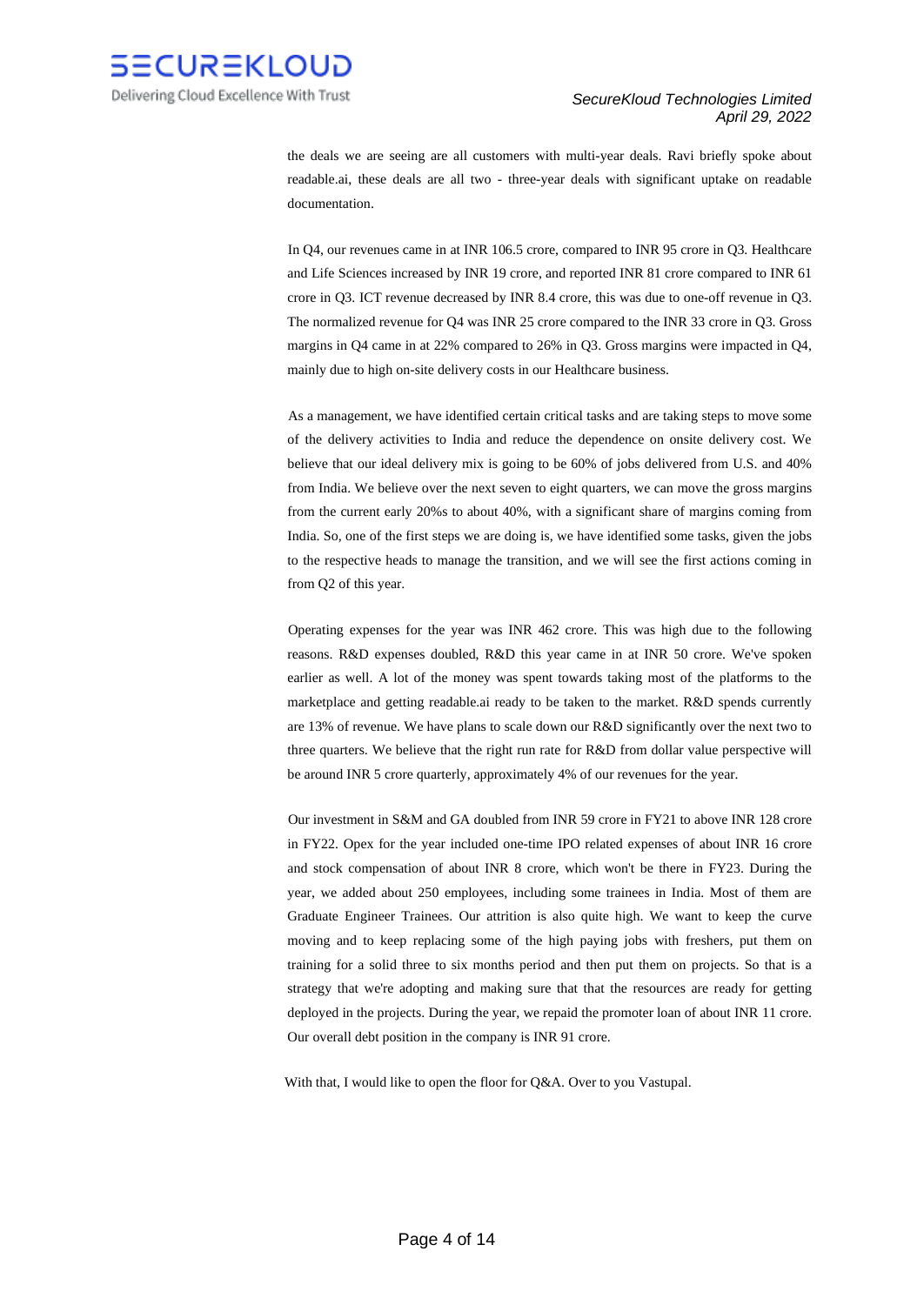

| <b>Moderator:</b> | Thank you. Ladies and gentlemen, we will now begin the question-and-answer session. First<br>question is from the line of Aniket D from Centrum Broking. Please go ahead.                                                                                                                                                                                                                                                                                                                                                                                            |
|-------------------|----------------------------------------------------------------------------------------------------------------------------------------------------------------------------------------------------------------------------------------------------------------------------------------------------------------------------------------------------------------------------------------------------------------------------------------------------------------------------------------------------------------------------------------------------------------------|
| <b>Aniket D:</b>  | Good morning team SecureKloud. I have first question for Mr. Thyagarajan. Good morning.<br>Sir, you started your conversation with saying that it has been a challenging year for the<br>company, but incidentally for the other IT companies it has been kind of the best year in<br>probably the decade, for other Indian IT companies. So, it was kind of a very different<br>remark you started with. Sir, my first question is on the financials. Why has this other<br>financial liability increased from INR 26 crore to INR 51 crore? What is that actually? |
| Thyagarajan R:    | The other financial liability includes the contingent consideration, sir. If you recall, we did<br>the acquisition of DevCool. It's got an upfront cash payment and deferred payouts. So, that is<br>about INR 17 crore. So, that's one large amount that is sitting there. Second is that some<br>amount of salary payable in the U.S. as of 31st of March which got paid I think on<br>1 <sup>st</sup> of April. So, that is part of the other financial liabilities, sir.                                                                                         |
| <b>Aniket D:</b>  | So, that means this is part of the DevCool acquisition costs which has to be paid, correct? If I<br>understand right?                                                                                                                                                                                                                                                                                                                                                                                                                                                |
| Thyagarajan R:    | Yes. It is in consideration, sir. So, depending on how the DevCool management team<br>delivers. They have signed up on some revenue targets. So, depending on how they perform<br>the contingent consideration will be paid over the next two years, sir.                                                                                                                                                                                                                                                                                                            |
| <b>Aniket D:</b>  | Okay. So, sir, second question was, which you kind of mentioned during your talk regarding<br>the intangibles, sir, the goodwill and intangibles increased on INR 30 crore to INR 66 crore<br>and right of use asset which is also part of that increase from INR 50 lakh to INR 5.5 crore.<br>So, this is the part which you mentioned about the platform's going into the marketplace. Is<br>that part of that?                                                                                                                                                    |
| Thyagarajan R:    | No sir. This is part of the DevCool acquisition. If you remember, DevCool, when we<br>acquired the asset, there was a lot of this customer related intangibles, which is classified<br>here. We don't capitalize any platform related cost. All the platform related cost is reported as<br>R&D. So, this is only the DevCool related items that is sitting in the other intangibles, sir.                                                                                                                                                                           |
| <b>Aniket D:</b>  | And you plan to like, monitor, write it off at a certain percentage over the next few years or<br>maybe a few quarters?                                                                                                                                                                                                                                                                                                                                                                                                                                              |
| Thyagarajan R:    | Yes. Correct. So, just for instance, the INR 28 crore you mentioned about last year, moving<br>up towards INR 66 crore, the INR 38 crore net increase, INR 45 crore is just from the<br>DevCool acquisition. So that is what is contributing it. Yes, as a policy we've clearly stated,<br>we will be writing it off over a period of time. And just to reiterate, again, we don't capitalize<br>any platform related costs, that is what is shown in the P&L as R&D.                                                                                                |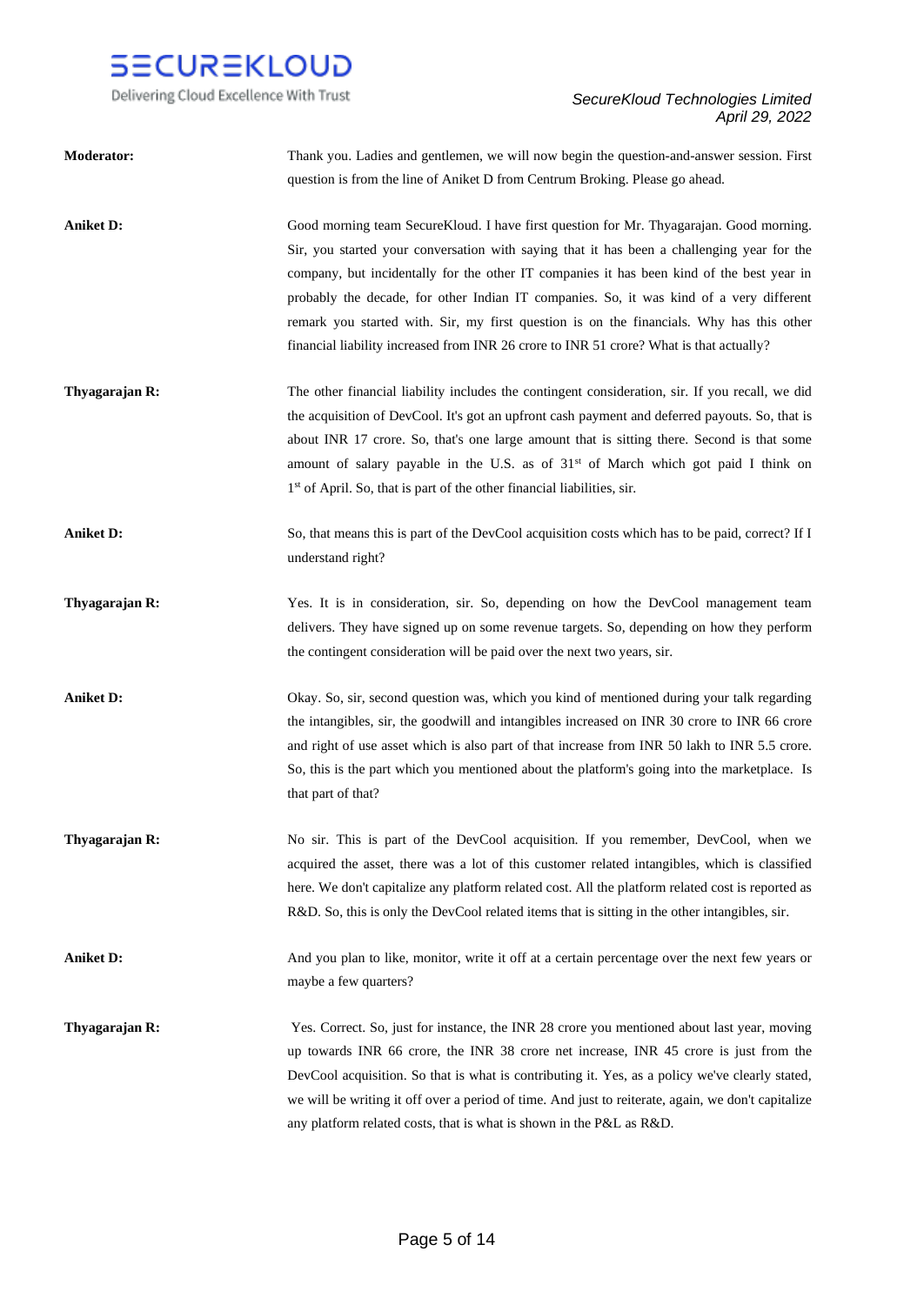

Delivering Cloud Excellence With Trust

# *SecureKloud Technologies Limited April 29, 2022*

**Aniket D:** Alright. Sir, and I have a question which I had asked in the last conference call as well. So, it is very difficult to understand actually the P&L model because the salary cost is so ballooning right now at INR 400 crore annual salary costs and 800 employees. So, that comes to around INR 50 lakh per employee. So, is it like sustainable or how it is going to be forward because it's not possible to model such high salary costs to come out with any profitability estimate going forward, and it does not look like reducing anytime soon, neither is the revenue scaling up to such an extent that it can give some operating profit? So, just not able to understand, sir. If you can throw some light on the projection going forward?

**Thyagarajan R:** Okay, so let me address it in two ways. One is that you're right from a run rate perspective or salary costs looks like it is INR 400 crore. First and foremost, for instance, I briefly mentioned in the opening remarks, R&D last year was INR 50 crore, sir. So, this year, we've consciously taken efforts to scale it down. So, if you look at Q4, run rate would only come to INR 9 crore R&D. So, we think that our peak investments are all over in our platforms. So going forward, the R&D cost will go down. So, if you ask me, between FY22 and FY23, we think there'll be a reduction of both, \$3.5 million to \$4 million best case in R&D spends. We already identified some tasks that have to be performed from India. The results will start kicking in from July onwards, the full impact will come in September, but you will start seeing, first set of results from July results. So, that's point number one.

> Second is, a lot of the deliveries is performed in U.S., as I mentioned to you, we had restrictions on various things, COVID impacted a lot of the delivery activities, it's a heavily on site oriented model. So, which is why, as an organization, we've taken efforts to identify tasks that will be performed from Chennai, given the environment that we operate, and we have taken an internal target to change the delivery model from being what it is today, to 60% delivery in U.S. and 40% delivery in Chennai, over the next seven to eight quarters. These are things that, will happen but over a period of time, which is why we hired people in India. All the junior folks we are talking about, got freshers, we understand the challenge the market is facing, we've got pressures, putting them on projects, getting them trained on the technology. All these will start showing results. But your point is noted that INR 400 crore run rate will eventually come down. One by rejigging the delivery model by making tasks delivered out of the shares services in Chennai. And second is, cut down on R&D. R&D spend is something that we've clearly articulated many times. That it's a pedal that we were pressing hard, and then now it's time to take the foot off the pedal. And that will alone bring down the overall cost, the labor rate cost significantly.

**Aniket D:** Sorry, sir, I didn't understand. Sir, if you're mentioning about the R&D costs, so the R&D costs will be the platform development costs, if I'm not wrong. Some software which you will have proprietary development, all those may be the R&D costs. So, R&D costs will be separate, and the salary costs will be separate, right? Or are you putting those people working in R&D department or developing the software. how do you bifurcate that? I'm not able to understand that.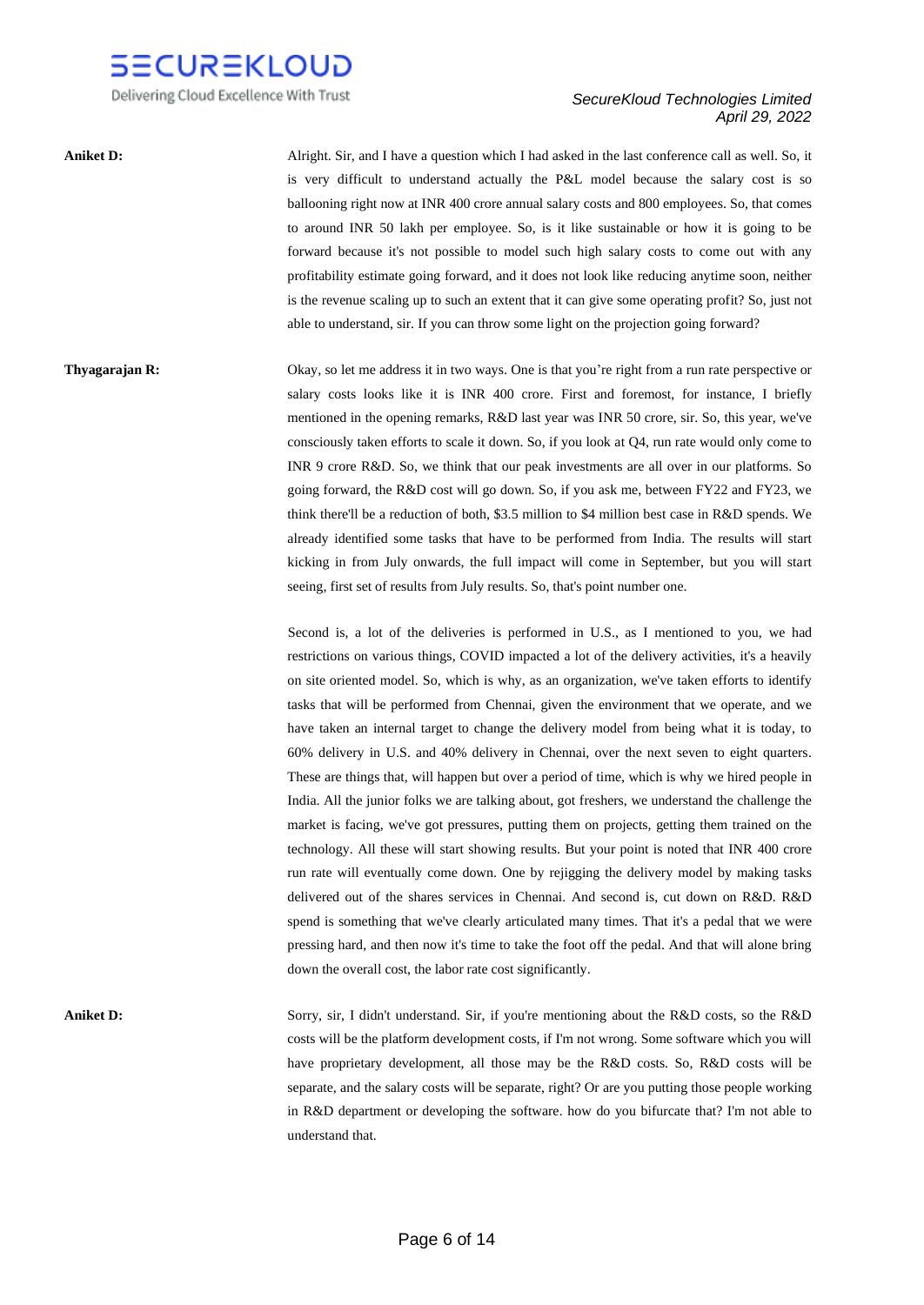

Delivering Cloud Excellence With Trust

# *SecureKloud Technologies Limited April 29, 2022*

| Thyagarajan R:   | Let me clarify. Since you started with the employee cost in the P&L, the employee cost also<br>includes salary paid to folks who are working on R&D projects. It is all in the P&L. As I<br>mentioned earlier. So, in the presentation, you will see the management reporting, which has<br>the COGS separately, R&D separately and SG&A separately. All of that is a subset of the<br>INR 100 crore quarterly run rate that you spoke about. So, R&D in the P&L is just sitting in<br>the INR 100 crore. So, R&D is also a lot of 1099 contractors in the US which can be let go<br>off any time. These are contract work and the R&D platform is ready now, so gradually, once<br>the team in Chennai takes it over, you will see the reduction in onsite costs and getting<br>replaced by offshore cost.   |
|------------------|---------------------------------------------------------------------------------------------------------------------------------------------------------------------------------------------------------------------------------------------------------------------------------------------------------------------------------------------------------------------------------------------------------------------------------------------------------------------------------------------------------------------------------------------------------------------------------------------------------------------------------------------------------------------------------------------------------------------------------------------------------------------------------------------------------------|
| <b>Aniket D:</b> | Sir, out of 800 employees, how many in Chennai and how many in U.S.? Geographical<br>bifurcation?                                                                                                                                                                                                                                                                                                                                                                                                                                                                                                                                                                                                                                                                                                             |
| Thyagarajan R:   | We have around 500 employees in Chennai and 300 in the USA.                                                                                                                                                                                                                                                                                                                                                                                                                                                                                                                                                                                                                                                                                                                                                   |
| <b>Aniket D:</b> | Okay. So, if you're saying that 60:40, that means 60% development work will happen in U.S.<br>and 40% in India and you have this exactly reversed ratio of employees in Chennai and in<br>U.S. So, how do you mean?                                                                                                                                                                                                                                                                                                                                                                                                                                                                                                                                                                                           |
| Thyagarajan R:   | So, 60% of delivery may not mean 60% of people in Chennai., Sir, what will happen is when<br>I say 60% deliveries, it is from a cost perspective, because some activities yet have to be<br>performed. For instance, if you go for a face-to-face demo in U.S. or requirement gathering<br>etc., the activity has to be performed on site at the client location that can't be performed<br>remotely. But some tasks can be performed remotely. What we have done is that, from an<br>activity perspective, we have taken an initiative to move 40% of any job that is performed in<br>a project to Chennai over a period of time, right. Though it necessarily doesn't mean 60%<br>resources will be in U.S. 60:40 is a share of delivery that's delivered out of onsite location<br>and offshore locations. |
| <b>Aniket D:</b> | Sir, and till when can we see some traction on that happening?                                                                                                                                                                                                                                                                                                                                                                                                                                                                                                                                                                                                                                                                                                                                                |
| Thyagarajan R:   | So, I think I've mentioned in my opening remarks that R&D, which is a big chunk of the cost<br>from 13% of revenues what we saw last year will come down to about 4% to 5% in the next<br>year. So that itself was about 7%, 8%. So, you can do the math, right. So, that's one. Second<br>is the offshore-onsite mix, we'll see some action. So currently, our gross margins are 22%,<br>and it's a stated objective, we will inch it up to about 30% in the next 12 to 15 months.                                                                                                                                                                                                                                                                                                                           |
| <b>Aniket D:</b> | Okay. So, coming to your guidance in the presentation, you mentioned gross margin of 30%<br>and revenue growth of around 18% for next financial year. So sir, pretty muted guidance for<br>a small company of INR 400 crore, because TCS, Infosys, HCL Tech also have guided for<br>not 18% but 12% to 14% revenue, dollar revenue growth for next year. So, sir, and you have<br>only given some guidance on the gross margin level. So, do we expect this kind of INR 100<br>crore loss next year as well? This kind of huge loss, because there's no guidance on<br>profitability. So, what are the steps taken to get some profitability back in the company?                                                                                                                                             |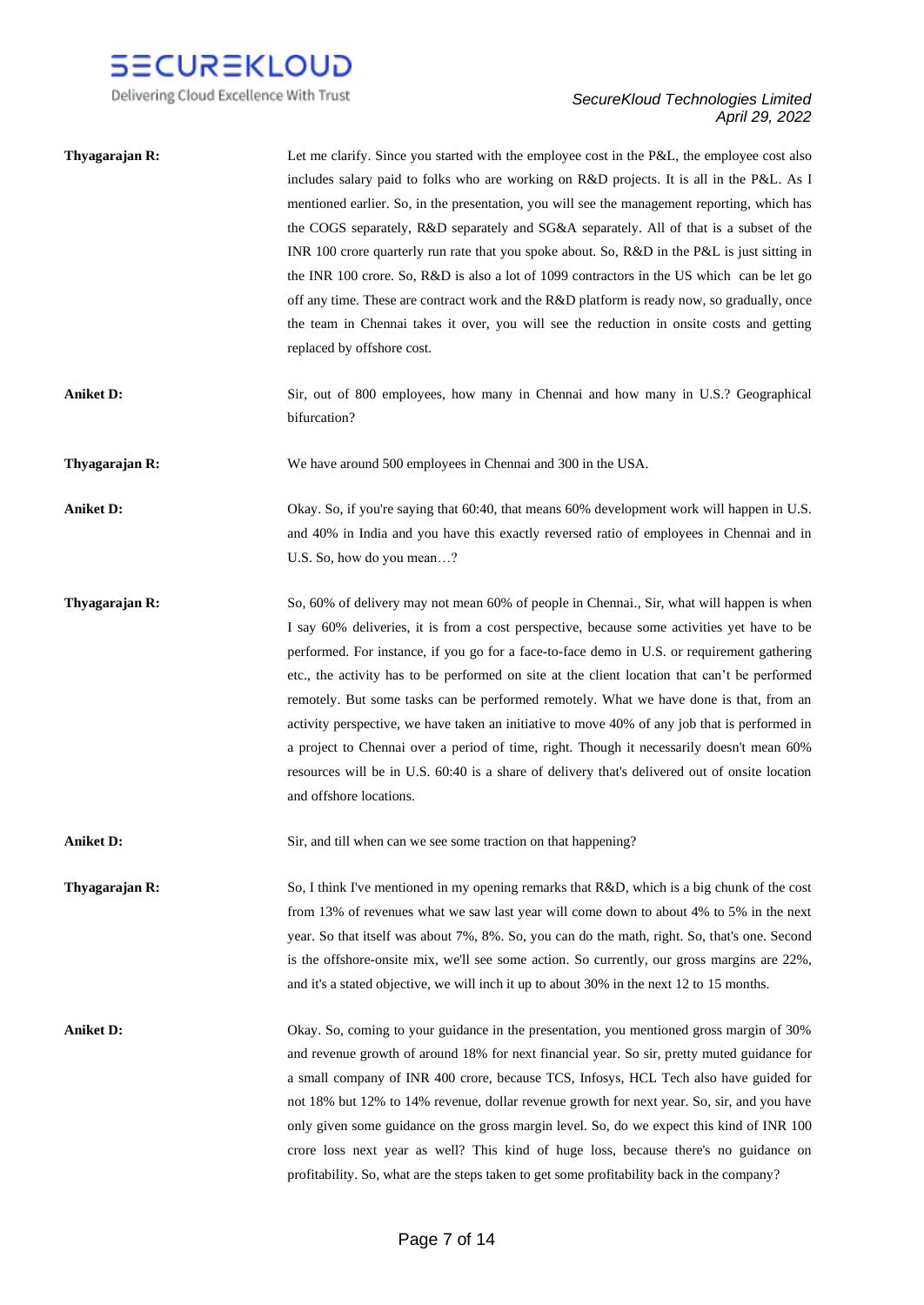

**Thyagarajan R:** So, brilliant question. So let me answer it differently. So, 18% is a top line growth. So, if you look at our mix of revenues, our recurring revenues is approximately 40%, 60% is nonrecurring revenues. So, our stated objective is we get to a level of about 70% over the next three to four years. So, which means that we have to convert some of the contracts from oneyear contract into multi-year contracts, add some managed support from Chennai etc. So, those are initiatives that will kick off over time. That's point number one.

> Point number two, which is why 60% of revenue every year has to be sold. I think we also mentioned we have a backlog of around \$35 million or about INR 250 crore. So, these are multi-year contracts, majority of them are recurring in nature. But our objective is we have to get to a stage where 80% of revenue is already in the bag when you begin the year. So, I mean, you mentioned the example of Infosys and TCS, all of these guys have between 80% - 85% of revenues in the bag already when you begin the year, whereas for us, it's about 40% - 50%, which is why, there is a heavy dependence on selling every year.

> So, one stated objective is, move the recurring revenue business from the current 40% towards 60% - 70%, over the next three to four years. Second objective is, move the gross margins from the current early 20%, to about 30% this year, and then eventually about 40% over the next seven to eight quarters. Right. So, to give a guidance on the number, I think we mentioned about INR 450 crore on top line, which is 18% of INR 380 crore. That, I think is a number that we can deliver from where we see the business today and 30% of gross margin, So that makes it about INR135 crore of gross profits. And R&D, which is the current run rate of about 13%, will come down to about 4% - 5%, sir. So, you can do the math there.

**Aniket D:** To 15%, right?

**Thyagarajan R:** So is it not going to be INR 100 crore loss, because losses, as I said was largely contributed because of three or four things, R&D was INR 50 crore in that. So, if you scale it down, from INR50 crore to about half of that, that already goes back into the P&L. Second is a one-time cost of IPO and the related ESOP related costs and all that, is about INR 25 crore - INR 30 crore.

> So, in the P&L, the INR 100 crore loss you're talking about, actually includes nearly INR 50 crore of cost, which is one-time cost of INR25 crore of IPO and ESOP related costs, and additional R&D, which we kind of came to the call and mentioned that this year we are going to spend money heavily on R&D. So, R&D will come down, the one-time will cost will not be there. So, from a normalized basis, as the revenue grows from the INR 380 crore today to INR 450 crore - INR 460 crore next year, and the margins improve, that will start flowing into the P&L directly, sir.

> And from an overall SG&A perspective, we are going to be flat right. From a run rate perspective, if anything, our SG&A will only go down going forward. R&D will go down. Delivery is obviously project related. We peaked out on investments in R&D, peaked out on SG&A, So, any incremental gross profits you make will go directly into the EBITDA, sir.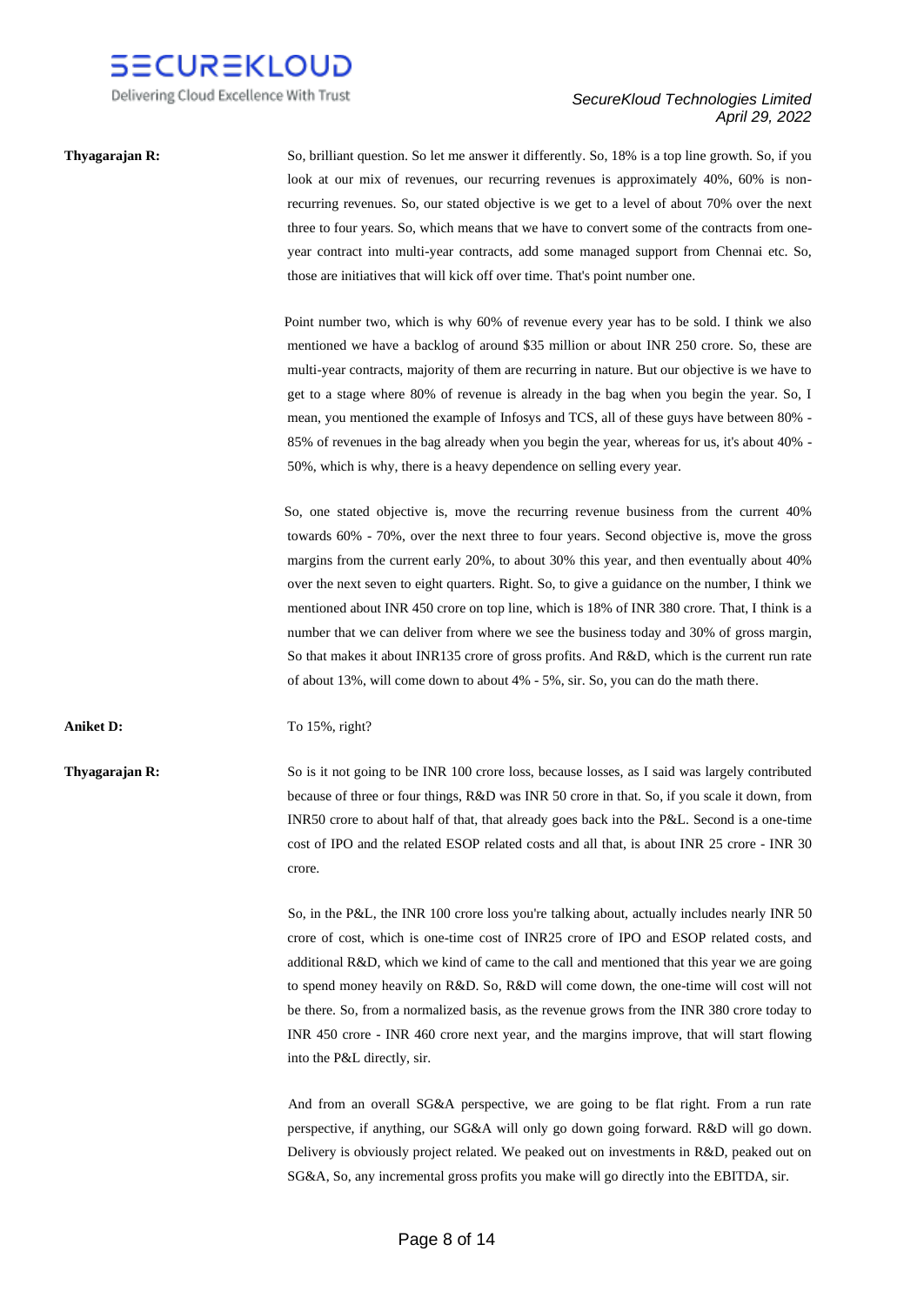

Delivering Cloud Excellence With Trust

| <b>Aniket D:</b>  | So if I'm understanding, 20%, you plan to go to 30%, which will not happen over next<br>quarter, at least. It will happen over 15 months, like you said. So, assuming like 3%<br>incremental margin addition, gross margin addition for one quarter assuming, okay, now,<br>assuming that R&D expense will go down by 5% for the year or maybe 1%. So, it's like only<br>5%, incremental profitability growth, assuming other things like debt won't increase or there<br>is no further acquisition or anything like that. So, it's not much right. So, any other things<br>which we are looking at or any other?                                                                                                                                         |
|-------------------|-----------------------------------------------------------------------------------------------------------------------------------------------------------------------------------------------------------------------------------------------------------------------------------------------------------------------------------------------------------------------------------------------------------------------------------------------------------------------------------------------------------------------------------------------------------------------------------------------------------------------------------------------------------------------------------------------------------------------------------------------------------|
| Thyagarajan R:    | Okay. So, R&D from a dollar value perspective, 4% to 5% of revenue is a stated objective,<br>which means that, our R&D spend for this year is going to be perhaps half of what we spent<br>last year. That's point number one. So that pretty much, cash goes back in the P&L. That's<br>point number one.                                                                                                                                                                                                                                                                                                                                                                                                                                                |
|                   | Point number two, gross margins, the current 22%, we already started taking initiatives. So,<br>we're saying the impact of this in the year could be anywhere between 7% to 8%, which is<br>the guidance that we are giving. So, 8% plus 5% - 13% is already there in the P&L. So, all<br>that we have to do is, we have to go and execute it day in and day out. And the other two<br>levers that I spoke about were, keep moving more clients into multi-year contracts, so that,<br>revenue predictability increases, and also sales and marketing cost goes down in the years<br>two and three. So, these are three or four initiatives, which will clearly drive the operational<br>performance to the levels that we anticipate next year delivery. |
| <b>Aniket D:</b>  | Okay. So, one suggestion actually, I had, like, sir now you have so many acquisitions, so<br>many different segments, actually, of businesses. Sir, why don't you give a segment-wise<br>results as in Life Sciences or Healthcare and the other segments which you are operating in.<br>Why don't we get some clarity on that because that will help us to understand like, which<br>business is doing better, and some write up or some guidance on each business, like the<br>contract value as per each business, something like that. That will be helpful.                                                                                                                                                                                          |
| Thyagarajan R:    | If you notice the slide nine of the presentation, sir, first time we've given the revenue mix by<br>service line. This is something that we report in U.S. for the last two - three quarters. But one<br>investor like you mentioned at the last quarter that why don't you give this, perhaps it was<br>you sir, I don't recall. So, we gave the revenue mix, but going forward will also give an<br>operational performance where we can look at a segmental reporting if required. That is<br>something that can be done, sir. So, we already do it for U.S, reporting, we can replicate it in<br>India as well.                                                                                                                                       |
| <b>Aniket D:</b>  | Thank you. If there is any further question, I'll come back in queue. Thank you.                                                                                                                                                                                                                                                                                                                                                                                                                                                                                                                                                                                                                                                                          |
| Thyagarajan R:    | Thank you, sir.                                                                                                                                                                                                                                                                                                                                                                                                                                                                                                                                                                                                                                                                                                                                           |
| <b>Moderator:</b> | Thank you. The next question from the line of Mr. Milan Trivedi from SecureKloud. Please<br>go ahead. Mr. Trivedi, your line is open.                                                                                                                                                                                                                                                                                                                                                                                                                                                                                                                                                                                                                     |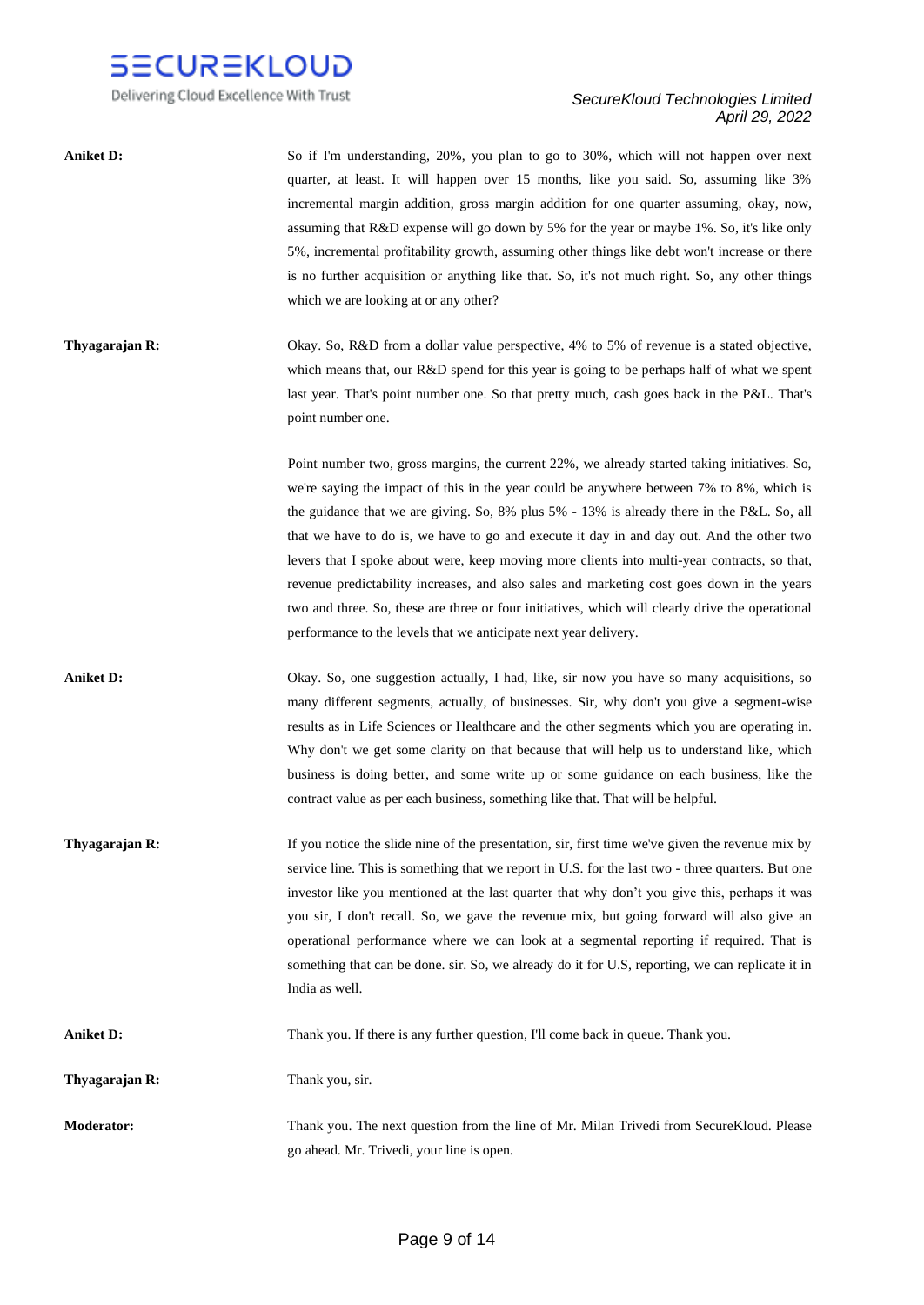

| <b>Milan Trivedi:</b> | Yes. Hello, am I audible?                                                                                                                                                                                                                                                                                                                                                                                                                                                                                                                                                                  |
|-----------------------|--------------------------------------------------------------------------------------------------------------------------------------------------------------------------------------------------------------------------------------------------------------------------------------------------------------------------------------------------------------------------------------------------------------------------------------------------------------------------------------------------------------------------------------------------------------------------------------------|
| Thyagarajan R:        | Yes sir. Yes, you are audible.                                                                                                                                                                                                                                                                                                                                                                                                                                                                                                                                                             |
| <b>Milan Trivedi:</b> | Yes. Sir, thank you for declaring the result and considering one of the concerns that we<br>raised, if you can declare the result early and not at the last day. I see there is lot of<br>improvement. Thank you for consideration and congratulations for the same. My question is,<br>now we have spending in making our platform services to be ready for SaaS? So how much<br>percent is our platform ready to be to be a truly SaaS? That is first questions.                                                                                                                         |
|                       | The second question is, how much is attrition for the current financial year?                                                                                                                                                                                                                                                                                                                                                                                                                                                                                                              |
| Thyagarajan R:        | Sir, I don't know if I heard the second question right, but I will let Ravi or Suresh answer the<br>first one. So, I think the first question if I remember right, was how much is your platform<br>ready? Is that what you said, right?                                                                                                                                                                                                                                                                                                                                                   |
| <b>Milan Trivedi:</b> | Yes. Yes.                                                                                                                                                                                                                                                                                                                                                                                                                                                                                                                                                                                  |
| Thyagarajan R:        | And what was the question, sir?                                                                                                                                                                                                                                                                                                                                                                                                                                                                                                                                                            |
| <b>Milan Trivedi:</b> | The second question is, how much is the employee attrition in the financial year?                                                                                                                                                                                                                                                                                                                                                                                                                                                                                                          |
| Thyagarajan R:        | Employee attrition is 30%, sir. Yes. 30% is attrition, sir. Let Ravi or Suresh answer the first<br>question?                                                                                                                                                                                                                                                                                                                                                                                                                                                                               |
| Suresh Venkatachari:  | So, the platform is fully ready. If you really look at it, our platform revenue is contributing<br>more of a SaaS model now. Earlier it was on a solution model. So, we have declared 3% of<br>our revenue from the platform, and even our Managed Services are driven by platform<br>mainly, which is 27% of the revenue. So, combined with this about 30% of revenue coming<br>through platform, but split across Managed Services and platform. Going forward, our<br>platform we anticipate to increase to at least to 12% to 15% in our revenue on the platforms<br>this coming year. |
| <b>Milan Trivedi:</b> | Okay, one more follow-up question on that. Any deal that we got, like, generally how much<br>will be the customization we would be doing?                                                                                                                                                                                                                                                                                                                                                                                                                                                  |
| Suresh Venkatachari:  | Okay. So, for platform there is no customization except onboarding. So, onboarding in our<br>DataEz and CloudEz is simple, You can deploy them directly right now, which is on AWS<br>and Google marketplace. But if you need to integrate your DataEz with your source system,<br>that is different. That will be charged on a time and material basis to the customer.                                                                                                                                                                                                                   |
| <b>Milan Trivedi:</b> | Okay. Thank you. Thank you, sir.                                                                                                                                                                                                                                                                                                                                                                                                                                                                                                                                                           |
| Suresh Venkatachari:  | Thank you.                                                                                                                                                                                                                                                                                                                                                                                                                                                                                                                                                                                 |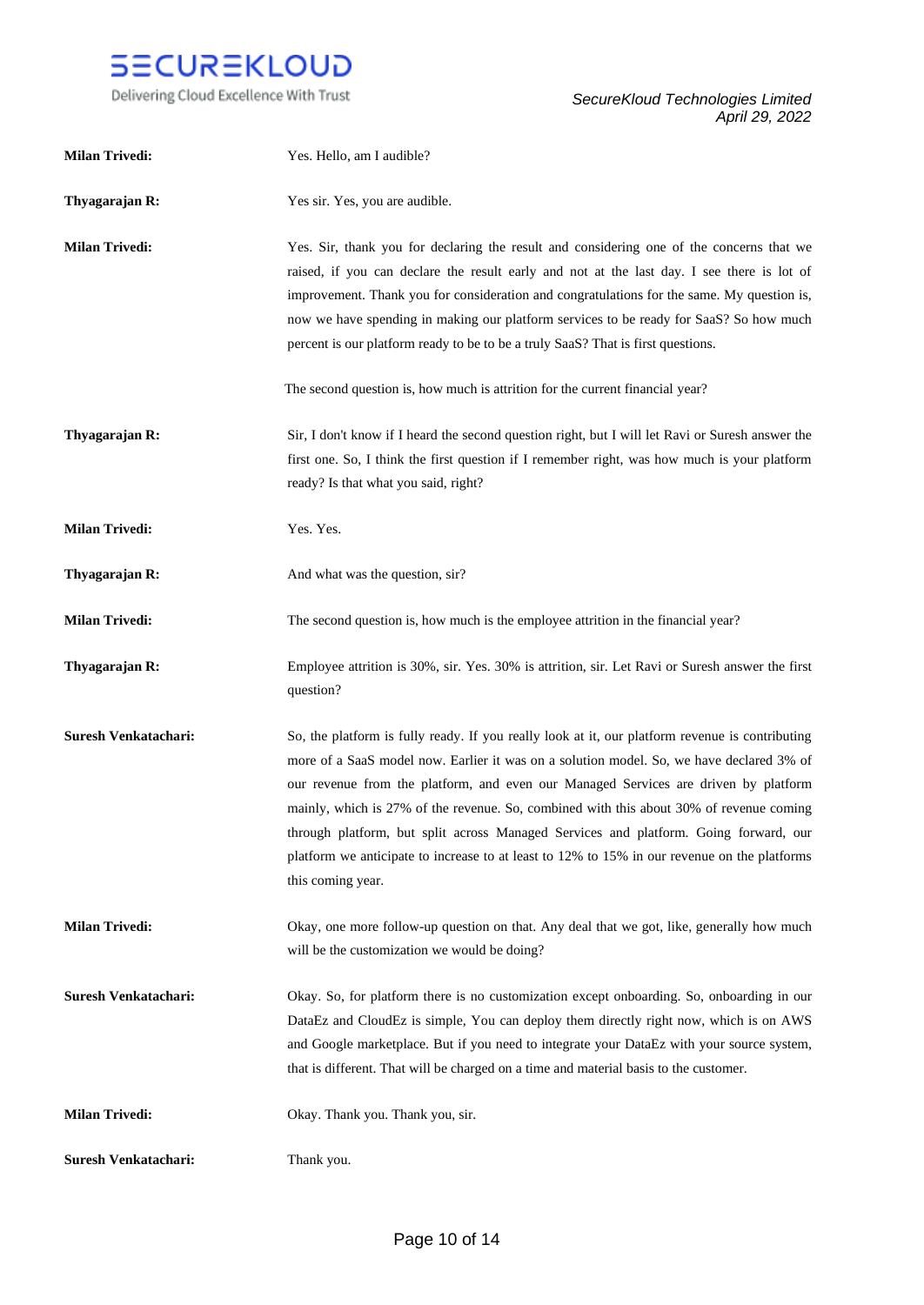

| Moderator:                  | Thank you. The next question is on the Mr. Javeri from Crown Capital. Please go ahead.                                                                                                                                                                                |
|-----------------------------|-----------------------------------------------------------------------------------------------------------------------------------------------------------------------------------------------------------------------------------------------------------------------|
| Javeri:                     | Hi. Good afternoon. Thank you for taking my question. Most of my questions are answered.<br>So, I just wanted to clarify just a small doubt. So, our cost of sales that we put in our<br>presentation that's around INR 285 crore. That is pure employee cost, right? |
| <b>Suresh Venkatachari:</b> | No, let me clarify that. That includes lot of cloud consumption cost. So, it is not directly<br>employee cost. The INR 285 crore is inclusive of people and the cloud hosting charges for<br>the customers.                                                           |
| Javeri:                     | So, could you just give a brief or an estimation of how much cloud consumption costs would<br>that be?                                                                                                                                                                |
| <b>Suresh Venkatachari:</b> | Overall, we put up to \$2.5 million to \$3 million dollars for the year, sir.                                                                                                                                                                                         |
| Javeri:                     | Okay. Okay. That would be included in cost of sales? And R&D would be nearly everything<br>is employees.                                                                                                                                                              |
| Suresh Venkatachari:        | Yes. R&D is predominant. 80% - 85% is an employee cost and maybe around 15% is from<br>the cloud related cost.                                                                                                                                                        |
| Thyagarajan R:              | Yes. I mean, I was about to say that, yes, R&D also has some cloud related costs, because<br>testing and all that has to be performed on the cloud.                                                                                                                   |
| Suresh Venkatachari:        | Even the whole development and everything, all is on the cloud right, all our applications are<br>cloud driven.                                                                                                                                                       |
| Javeri:                     | Okay. Yes, that answers my question. Thank you so much. All the best for the future.                                                                                                                                                                                  |
| Suresh Venkatachari:        | Thank you so much.                                                                                                                                                                                                                                                    |
| Javeri:                     | Yes. Thank you.                                                                                                                                                                                                                                                       |
| <b>Moderator:</b>           | Thank you. The next question is from the line of Apoorva Mehta, Angel Investor. Please go<br>ahead.                                                                                                                                                                   |
| Apoorva Mehta:              | Yes, hello.                                                                                                                                                                                                                                                           |
| Suresh Venkatachari:        | Hi.                                                                                                                                                                                                                                                                   |
| Apoorva Mehta:              | Yes. My question is what is the debt amount that has been repaid during the year and what<br>will be the bifurcation of the same?                                                                                                                                     |
| Thyagarajan R:              | Okay. So, we repaid around INR 11 crore of debt, sir. If you look at the presentation, from an<br>overall gross debt of INR 140 crore, we came down to about INR107 crore. It has two                                                                                 |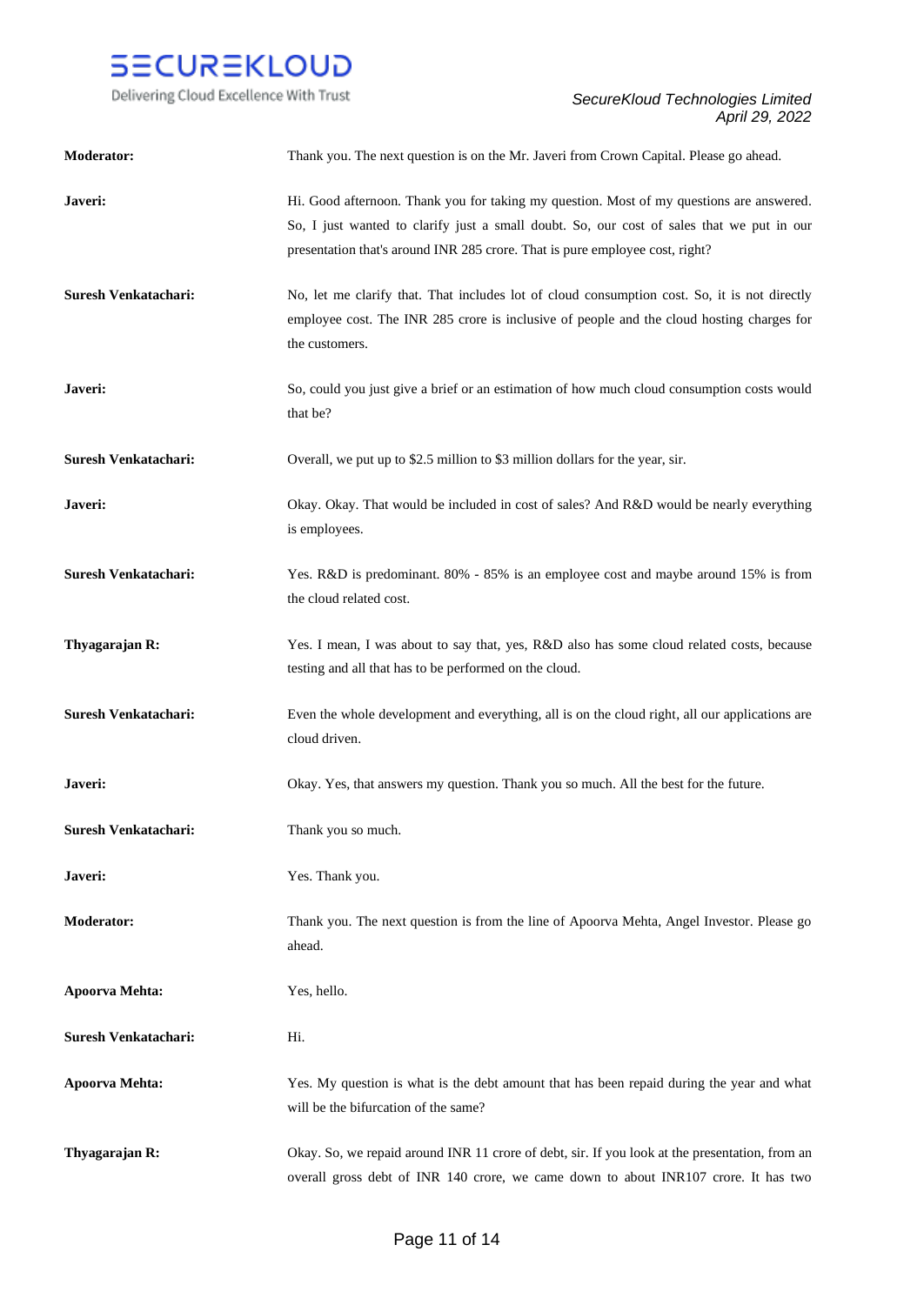

components. One is a convertible note, which is the pre-IPO money that we raised from investors in HCTI. So, that whole amount got converted to equity. And we repaid a part of the promoter loan, about INR 11 crore of loan was repaid. So, the current gross debt is about INR 107 crore, sir. Our net debt is about INR 91 crore.

**Apoorva Mehta:** What will be the interest cost of debt?

**Thyagarajan R:** So, the annual interest cost is around INR 8 crore on the overall debt.

**Apoorva Mehta:** Okay. Yes, that is all for my side. Thanks.

**Suresh Venkatachari:** Thank you.

**Apoorva Mehta:** Yes.

**Moderator:** Thank you. The next question is in the line of Aniket D from Centrum broking. Please go ahead.

**Aniket D:** Good afternoon, gentleman, Suresh sir, my question is to you this time. Sir, I just want to ask you, what is the kind of questions or resistance which you get from investors when either in U.S. or in India, as in when you talk to investors, what are the kinds of questions or why are they hesitant to buy our stock actually? Any particular reason they give? or why are we not able to attract the investor?

**Suresh Venkatachari:** In the U.S. we participated in about four conferences since IPO. Two conferences were being on a Zoom call, right and the first physical conference happened in March in Florida, Miami for a Wall Street Conference. Last week, we participated in Mobile Con conference. We have not done any non-deal roadshow since our IPO. So, the main interaction with the investors in the last two events, a lot of them like our story very much, but most of them have never heard about Healthcare Triangle in the past. So, what we are doing is we are now working with multiple banks to cover our research coverage, because that will help them to understand the Healthcare Triangle business. So, it improves the stock buy.

> And also, currently the market condition, unfortunately, since our IPO, we went in a little bad time, I would say, the micro-cap market got predominantly hit, and with the Russia - Ukraine war, all of those things have fueled some kind of price. It is not only our stock but most of the stock including micro-cap stock, all got beaten. But however, the interesting thing is because our banking contract with the previous investment bank finished on April 13. Now about four or five banks have been showing a keen interest to cover up and also to work on in future at the appropriate time to write further equity rights on the Healthcare Triangle, either through debt or convertible notes or direct investment.

> So, there are definitely a lot of interest in the company. And we have started the public PR - IR activity. So, we intend to participate at least next three or four conferences, because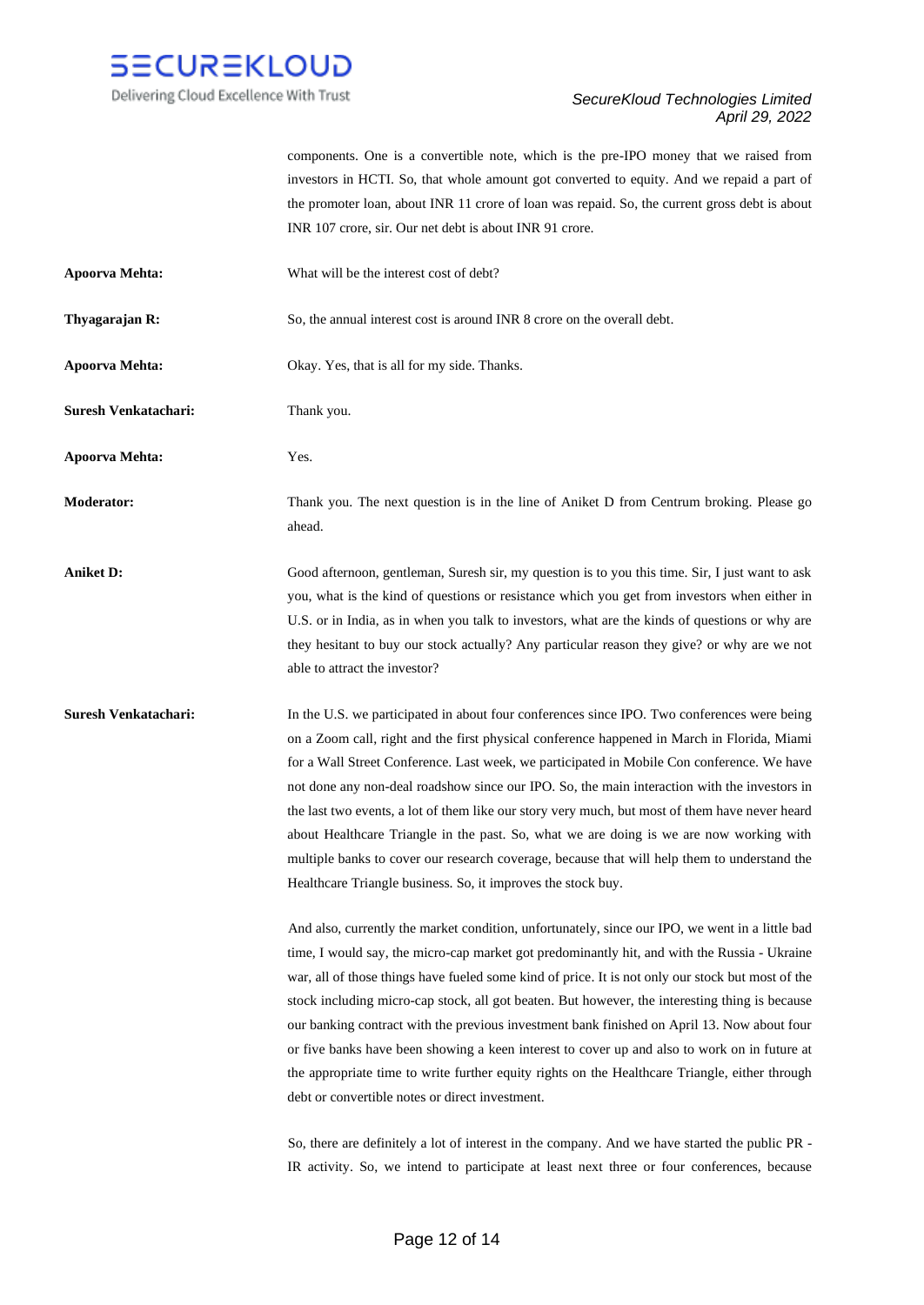

meeting an investor face to face gives a lot of comfort for them, rather than Zoom calls. So that all will help. So that's the summary.

**Aniket D:** Okay. Sir, now if you see around, I think the U.S. market cap has now fallen to \$30 million, if I'm right, which is I think less than the annual revenue also. So maybe in the long term, it makes the stock very attractive in the U.S. So just was wondering as to what is the hesitancy of investors to actually buy a stock which is less than one-time revenue also, forget profitability, sir?

**Suresh Venkatachari:** So, Aniket, it is a very good question. So, every investor or investment bank is telling the same story. We are underpriced and our current run rate we really look at around the Healthcare Triangle around \$55 million. So, people are really looking at, we are lower price and compared to the multiples, there is a real upscale is there. I think, I believe now, any activity in the market is not really helping, because currently the whole market is getting beaten. Even the large company gets beaten. The smaller company got much, much beaten. So, I think if the Russia Ukraine war stabilizes, the interest rate stabilises, it will drive very well.

> But as far as a company perspective, all we need is only a couple of key investors to come and take the stock because our float is not very diluted. So, if a couple of investors come, the stock will run by itself. So, we are working on several mechanism which I can't disclose in public forum. So, we are taking the necessary steps and you will see some kind of an activity and also the four banks which I talked, two of them are leading size bank, midsize market bank, and they are arranging non-deal roadshows and also research people to cover our stock. So, we are having extensive series of conversation is happening. So, all those things will see improvement, and probably, I would not say that it's going to happen next month. It will take another two to four months. You will see significant improvement in our stock. And there are a lot of big investors are looking at our stock and everybody wants to see at least one to two quarters before they jump into investment.

> So that's the summary because in the U.S., we only filed one annual return and the first quarter results are going to be filed only in May.

**Aniket D:** Alright. Sir, I was just wondering that suppose if in U.S. actually if we are able to make some cash from operations, so, or net cash from operation or some free cash flow, because if the stock is so underpriced, actually are undervalued, then if we have some cash from operations, instead of any growth opportunity, we could look at a buyback or something like that, because that will really help to increase the EPS as well whenever it comes.

**Suresh Venkatachari:** I know. I totally understand, and that's what I said, the company is looking at various options and I'm in a quiet period in the U.S. also, because of the financial reserves, so I can't disclose the things in public. You will hear the news at due course of time. Various things have been taken care, actually. I really appreciate your comments. It is really very genuine and thank you so much.